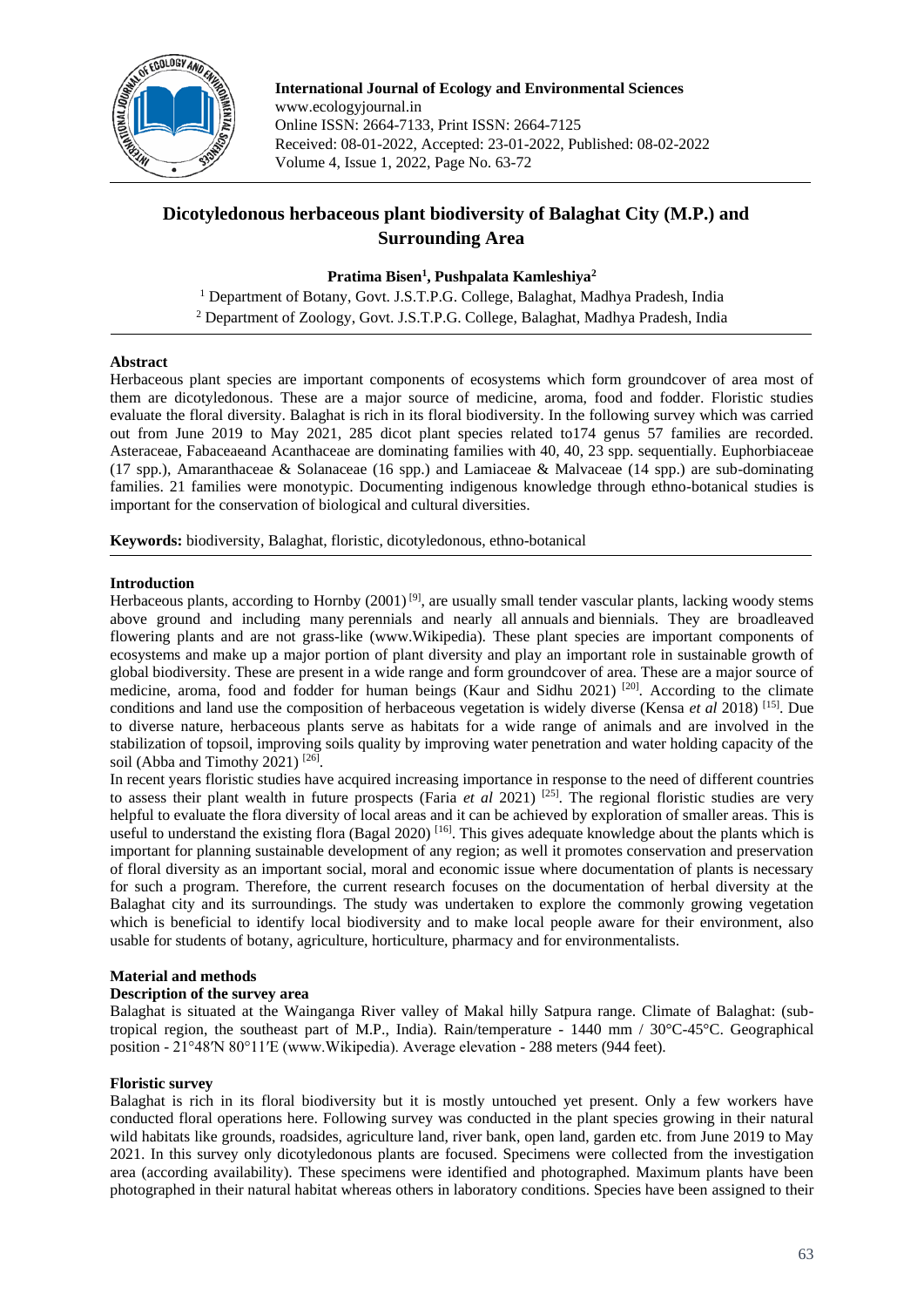equaling families. Herbarium sheets were prepared and documented. Identification was done with the help of different floras and online app Google lens. (Kensa, Chinnu and Lekshmi 2018)<sup>[15]</sup>

## **The survey area**

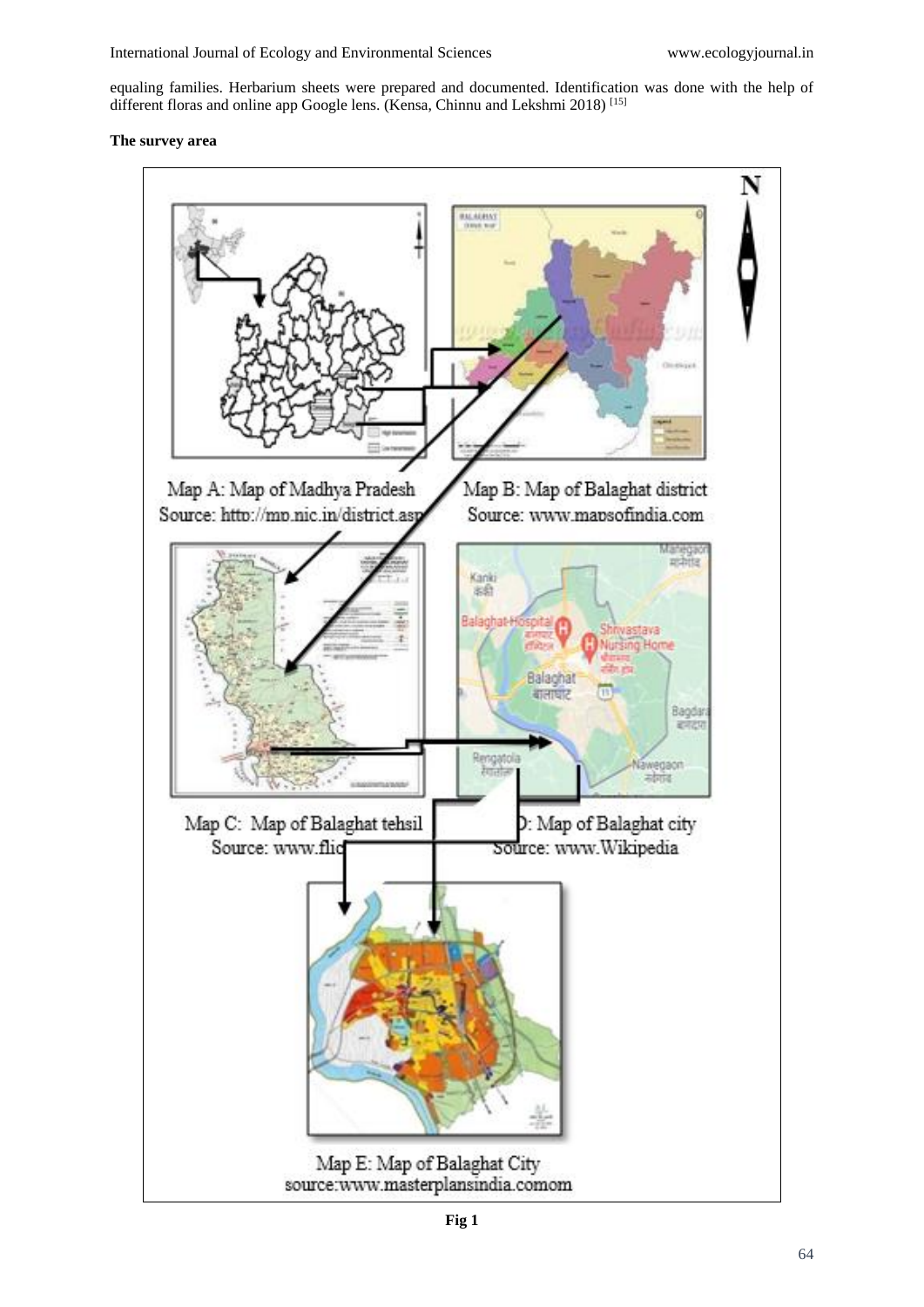#### **Result and Discussion**

The present study was aimed to assess the only dicot herbaceous plants diversity of area. This study shows that 285 dicot plant species present in this area are related to 174 genus 57 families. All the plants are shown in Table 1. Prominent families are Asteraceae, Fabaceae and Acanthaceae. The maximum diversity of species were come from the family Asteraceae (40 spp.), Fabaceae (40 spp.), Acanthaceae (23 spp.), Euphorbiaceae (17 spp.), Amaranthaceae & Solanaceae (16 spp.),and Lamiaceae & Malvaceae (14 spp.),followed by Brassicaceae (7 spp.), Convolvulaceae and Tiliaceae (6 spp.), Caesalpiniaceae and Linderniaceae (5 spp), Onagraceae, Oxalidaceae and Polygonaceae (4 spp), Apocynaceae, Boraginaceae, Chenopodiaceae, Cleomaceae, Leeaceae, Loranthaceae, Portulacaceaeand Scrophulariaceae (3 species each). Apiaceae, Droseraceae, Gentianaceae, Lythraceae, Molluginaceae, Nyctaginaceae, Papaveraceae, Rubiaceae, Sterculiaceae and Verbenaceae had (2) species each, whereas 21 families were monotypic with single species (Table 1). All the species available here are useful for domestic, ethno-botanical and economical purposes.

Previously Gwalwanshi *et al* (2017)<sup>[14]</sup> recorded 46 plant species belonging to 37 genera of 37 families in Balaghat in which Leguminosae (Fabaceae, Caesalpiniaceae and Mimosaceae) family was dominant. Similarly, 210 genera and 281 species from 86 families in the area of Bargi hills were revealed by Shrivastava *et al* (2005) in their project. The dominant family was Poaceae with 54 species, followed by Papilionaceae 21 and Cyperaceae with 17. 692 species of angiosperms under 469 genera belonging to 115 families are found in Jhabua district of M.P. with 374 species of dicot herbaceous plants (Wagh *et al* 2013)<sup>[11]</sup>. Similar floristic works were done by Kaur (2015) [13] in Ramdas village (Punjab), Kensa *et al* (2018) [15] in Veerani Aloor (Kanyakumari, Tamilnadu), Fasna *et al* (2020) [18] in Manjeri (Kerala), Bagal (2020) [16] in Pune (Maharashtra), Dulare *et al* (2021) in Nagpur city (Maharashtra), Kamble *et al* (2021) [19, 20] wetland flora of Nagpur ( Maharashtra), Kaur *et al* (2021) [20] in Bathinda (Punjab), Bhat (2021) in Shankaracharya forest (Kashmir), Modi *et al* (2021) [21] in Kalyana (Karnataka) in India and out of India Faria *et al* (2021) [25] in Bangladesh, Nodza *et al* (2021) [23] in Nigeria and Kurata *et al* (2021) [24] in Japan.

| S. No.            | Family        | <b>Botanical Name of Plant (Local Name)</b>                                 |
|-------------------|---------------|-----------------------------------------------------------------------------|
| 1.                | Acanthaceae   | Andrographis paniculata (Burm. f.) Wallich ex Nees. (Bhuin neem)            |
| 2.                |               | Barleria cristata L. (Tandralu)                                             |
| $\overline{3}$ .  |               | Barleria prionitis L. (Piyabans)                                            |
| $\overline{4}$ .  |               | Barleria strigosa Willd. (Neelakusumaa)                                     |
| 5.                |               | Blepharis asperrima Nees                                                    |
| 6.                |               | Blepharis repens (Vahl) Roth.                                               |
| 7.                |               | Crossandra infundibuliformis (L.) Nees (Priya darsa)                        |
| 8.                |               | Dipterocanthus patulus (Jacq.) Nees                                         |
| 9.                |               | Haplanthodes tentaculatus (Nees) Majumdar (Katsula)                         |
| 10.               |               | Hemigraphis reptans (G.Forst.) T.Anderson ex Hemsl.(Morpankhi/<br>Bhangara) |
| 11.               |               | Hygrophila auriculata (Schumach.) Heine (Talmakhana)                        |
| 12.               |               | Indoneesiella echioides (L.) Sreemadh. (Ranchimani)                         |
| 13.               |               | Justicia adhatoda L. (Adulasa/Vasaka)                                       |
| 14.               |               | Justicia diffusa Willd. (Makandar)                                          |
| 15.               |               | Justicia pectinata L. (Mashi/Sut)                                           |
| 16.               |               | Justicia procumbens L. (Kalmashi)                                           |
| 17.               |               | Justicia simplex D. Don Thunb (Bansa)                                       |
| 18.               |               | Nelsonia canescens (Lam.) Spreng. (Chhota aandhi /Bada Rasna)               |
| 19.               |               | Peristrophe paniculata (Forssk.) Brummitt (Atrilal)                         |
| 20.               |               | Ruellia tuberosa L. (chatpati)                                              |
| 21.               |               | Rungia repens (L.) Nees (Kharmor)                                           |
| 22.               |               | Rungia muralis Royle ex Nees (Kharmor/Ghati-pitpapra)                       |
| $\overline{23}$ . |               | Lepidagathis fasciculata (Retz.) Nees (Rasna)                               |
| 24.               | Amaranthaceae | Achyranthes aspera Linn. (Apamarg / Chidchida)                              |
| 25.               |               | Aerva lanata (L.) Juss. ex Schult. (Gorakhganja)                            |
| 26.               |               | Alternanthera denticulata (L.) DC.(Matsyakshi/ Giojihra/Putturah)           |
| 27.               |               | Alternanthera sessilis (L.) R.Br. ex DC. (Guroo/Garundi)                    |
| 28.               |               | Alternanthera pungens Kunth (Gurrosag/ kante vali santi)                    |
| 29.               |               | Amaranthus dubius Mart. ex Thell. (Jangali chaulai)                         |
| 30.               |               | Amaranthus spinosus L. (Kanta chaulai)                                      |
| 31.               |               | Amaranthus viridis L. (Chaulai)                                             |
| 32.               |               | Celosia argentea L. (Murga phool)                                           |
| 33.               |               | Celosia cristata Linn. (Lalmurga phool)                                     |
| 34.               |               | Celosia spicata Spreng. (Murga phool/ Garkha/Morachendya)                   |

Table 1: List of plant species recorded from the study area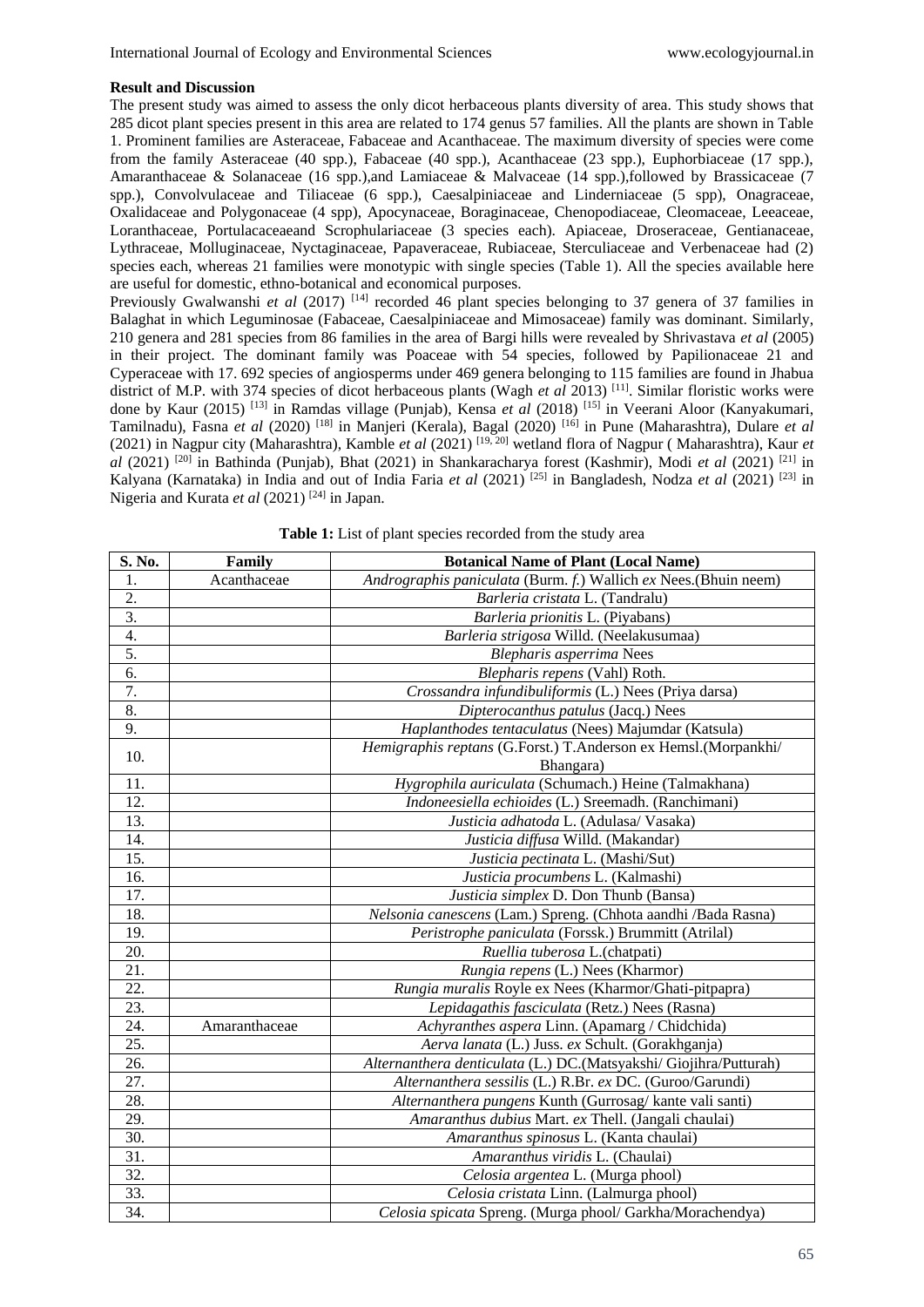| 35.               |                     | Digera muricata (L.) Mart. (Lesua)                            |
|-------------------|---------------------|---------------------------------------------------------------|
| 36.               |                     | Gomphrena celosioides Mart.                                   |
| 37.               |                     | Gomphrena globosa L.(Supaaree Phool)                          |
| 38.               |                     | Gomphrena serrataL. (Supaaree Phool)                          |
| 39.               |                     | Pupalia lappacea (L.) Juss. (Kala liptiya / Chirchitta)       |
| 40.               | Apiaceae            | Coriandrum sativum L. (Dhaniya)                               |
| 41.               |                     | Centella asiatica (L.) Urban (Mandukparni)                    |
| 42.               | Apocynaceae         | Rauvolfia serpentine (L.) Benth. ex Kurz (Sarpgandh)          |
| 43.               |                     | Catharanthus roseus (L.) G. Don (Sada-bahar)                  |
| 44.               |                     | Hemidesmus indicus (L.) R. Br. ex Schult. (Anantamul, Dudhli) |
| 45.               |                     | Acanthospermum hispidum DC. (Chota Gokhru)                    |
| 46.               | Asteraceae          |                                                               |
| 47.               |                     | Ageratum conyzoides L. (Kobhi)                                |
| 48.               |                     | Bidens biternata (Lour.) Merr. & sherff. (Chewada)            |
|                   |                     | Blainvillea acmella (L.) Philipson                            |
| 49.<br>50.        |                     | Blumea lacera (Burm.) f. DC.                                  |
|                   |                     | Blumea obliqua (L.) Druc                                      |
| 51.               |                     | Calendula officinalis L. (Zergul)                             |
| 52.               |                     | Chromolaena odorata L. R.M.King & H.Rob.                      |
| 53.               |                     | Chrysanthemum indicum L. (Sevanti)                            |
| 54.               |                     | Chrysopsis mariana L. elliott (wild aster)                    |
| $\overline{55}$ . |                     | Conyza canadensis (L.) Cronquist.                             |
| 56.               |                     | Cosmos sulphureus (Cav.) Willd. (Jangli genda)                |
| 57.               |                     | Cyathocline purpurea (Ham. ex D. Don) O. Ktze                 |
| 58.               |                     | Echinops echinatus Roxb. (Oontakata)                          |
| 59.               |                     | Eclipta alba (L.) Hassk.(Bhringraj)                           |
| 60.               |                     | Eclipta prostrata (L.) L. (Ghamara)                           |
| 61.               |                     | Elephantopus scaber L. (Samdudri, Ban-tambakhu)               |
| 62.               |                     | Erigeron sublyratus Roxb. ex DC.                              |
| 63.               |                     | Erigeron asteroides Roxb.                                     |
| 64.               |                     | Erigeron canadensisL. (Makkhivish)                            |
| 65.               |                     | Glossocardia bidens (Retz.) Veldkamp                          |
| 66.               |                     | Gnaphalium polycaulon Pers.                                   |
| 67.               |                     | Lactuca serriola L.                                           |
| 68.               |                     | Lagascea mollis Cav.                                          |
| 69.               |                     | Launaea acaulis (Roxb.) Babc. ex Ker. (Jangali gobi)          |
| 70.               |                     | Parthenium hysterophorus L. (Gajarghas)                       |
| 71.               |                     | Pentanema cernua (Dalz.) Ling (Jangali surajmukhi/Sonsari)    |
| 72.               |                     | Pentanema indica (L.) Ling (Bichhloo/ Sonkadi)                |
| 73.               |                     | Sonchus asper (L.) Hill.                                      |
| 74.               |                     | Sphaeranthus indicus L. (Gorakhmundi/gurmundi)                |
| 75.               |                     | Spilanthes calva DC. (Akalkara)                               |
| 76.               |                     | Spilanthes ciliata H.B.K. (Charka)                            |
| 77.               |                     | Synedrella nodiflora (L.) Gaertn.                             |
| 78.               |                     | Tagetes erecta L. (Bada pila Genda)                           |
| 79.               |                     | Tagetes patula L. (Lal chhota Genda)                          |
| 80.               |                     | Tridax procumbens L.(Dimajare/ghavpala)                       |
| 81.               |                     | Vernonia anthelmintica (L.) Willd. (Ghodajira)                |
| 82.               |                     | Vernonia cinerea (Linn.) Less. (Sahdevi)                      |
| 83.               |                     | Xanthium indicum Koen. (Bada Gokhru/ Korsa Kanta)             |
| 84.               |                     | Zinnia elegans Jacq. (Supadi phool/ Zenia)                    |
| 85.               | Balsaminaceae       | Impatiens balsamina L. (Jangali Tilli)                        |
| 86.               | Boraginaceae        | Heliotropium indicum L. (Hathisunda)                          |
| 87.               |                     | Trichodesma indicum (Linn.) R. Br. ex Lehm. (Ghamara)         |
| 88.               |                     | Trichodesma zeylanicum Boiss.                                 |
| 89.               | <b>Brassicaceae</b> | Brassica campestris L. (Rai)                                  |
| 90.               |                     | Brassica juncea (L.) Czern (Sarson)                           |
| 91.               |                     |                                                               |
|                   |                     | Brassica nigra (L.) W.D.J.Koch (Kali Sarson)                  |
| 92.               |                     | Cardamine flexuosa With.                                      |
| 93.               |                     | Iberis amara L.                                               |
| 94.               |                     | Lepidium didymum L. (Pitpapra)                                |
| 95.               |                     | Raphanus sativus L. (Muli)                                    |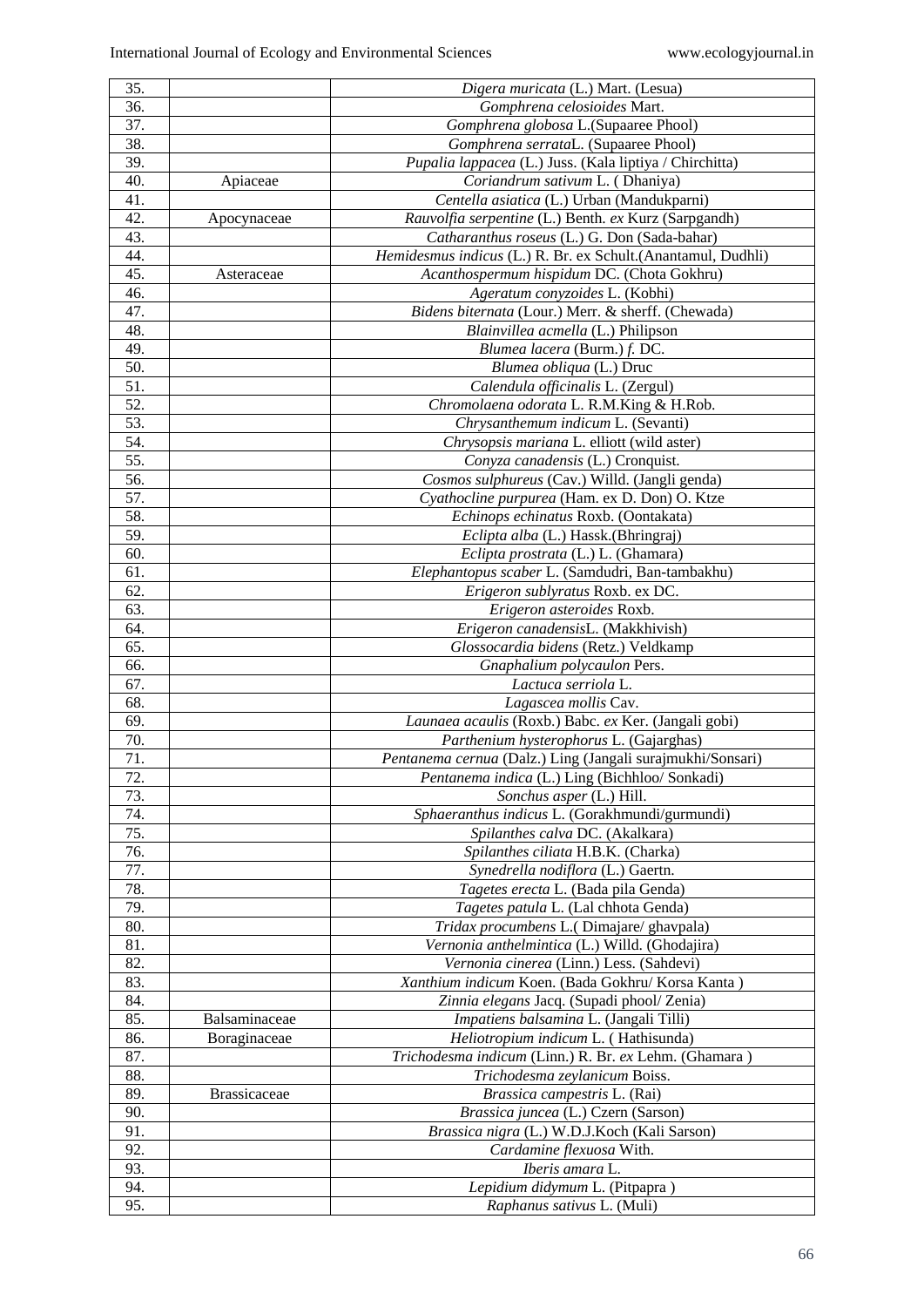| 96.  | Buddlejaceae    | Buddleja asiatica Lour. (Bhati/Neemada)                             |
|------|-----------------|---------------------------------------------------------------------|
| 97.  | Cactaceae       | Opuntia dillenii Haw. (Nagfani)                                     |
| 98.  | Caesalpiniaceae | Cassia absus L. (Chakasu)                                           |
| 99.  |                 | Cassia kleinii Wight & Arn.                                         |
| 100. |                 | Cassia tora L. (Chirota)                                            |
| 101. |                 | Cassia auriculata (CA) Linn                                         |
| 102. |                 | Cassia occidentalis L.                                              |
| 103. | Caryophyllaceae | Polycarpaea corymbosa (L.) Lamk. (Chiriya)                          |
| 104. | Chenopodiaceae  | Chenopodium album L. (Bathua)                                       |
| 105. |                 | Chenopodium berlandieri Moq. (Badi Bathua)                          |
| 106. |                 | Chenopodium murale L. (Bathua)                                      |
| 107. | Cleomaceae      |                                                                     |
| 108. |                 | Cleome gynandra L. (Hulhul)                                         |
|      |                 | Cleome scaposa DC.                                                  |
| 109. |                 | Cleome viscosa L. (Kuslya)                                          |
| 110. | Convolvulaceae  | Convolvulus arvensis L. (Grachi)                                    |
| 111. |                 | Convolvulus prostratus Forssk (Shankhpushpi)                        |
| 112. |                 | Evolvulus alsinoides (L.) L. (Shankhpushpi)                         |
| 113. |                 | Evolvulus nummularius $(L)$ .                                       |
| 114. |                 | Ipomoea aquetica Forsskal (Karmata bhaji)                           |
| 115. |                 | Ipomoea hederifolia(L.)                                             |
| 116. | Crassulaceae    | Kalanchoe pinnata (Lamk.) Pers. (Patharchatta)                      |
| 117. | Droseraceae     | Drosera burmannii. Vahl. (Mukhjali)                                 |
| 118. |                 | Drosera spatulata Labill. (Mukhjali)                                |
| 119. | Euphorbiaceae   | Acalypha indica L. (Kuppi)                                          |
| 120. |                 | Baliospermum montanum (Willd.) Muell-Arg (Danti)                    |
| 121. |                 | Chrozophora prostrata Dalzell & A.Gibson                            |
| 122. |                 | Chrozophora rottleri (Geiseler) A.Juss. ex Spreng. (suryavarti)     |
| 123. |                 | Croton bonpalndianus Baill.                                         |
| 124. |                 | Euphorbia dracunculoides Lam. (Chagal putputi)                      |
| 125. |                 | Euphorbia heterophylla L. (Dudhi)                                   |
| 126. |                 | Euphorbia heyneana Spreng (Choti Dudhaly)                           |
| 127. |                 | Euphorbia hirta L. (Kali dudhi)                                     |
| 128. |                 | Euphorbia milli Desmoul. (Dudhi)                                    |
| 129. |                 | Euphorbia nerifolia L. (Thuvar)                                     |
| 130. |                 | Euphorbia hypericifolia L.                                          |
| 131. |                 | Euphorbia thymifolia L. (Lal dudh, chhoti dudhi)                    |
| 132. |                 | Phyllanthus amarus Schumach. & Thonn. (Bhuin aonla)                 |
| 133. |                 | Phyllanthus maderaspatensis L. (Hajarmani/Ranavali/bada bhui aonla) |
| 134. |                 | Phyllanthus virgatus G. Forster (Lal Bada Bhui Amla)                |
| 135. |                 | Phyllanthus niruri L.(Bhui aonla)                                   |
| 136. |                 |                                                                     |
|      | Elatinaceae     | Bergia ammannioides Roxb. ex Roth                                   |
| 137. | Fabaceae        | Aeschynomeme indica L. Phulan/ Badi chhuimui                        |
| 138. |                 | Alysicarpus bupleurifolius (L.) DC. Galiya                          |
| 139. |                 | Alysicarpus monilifer (L.) DC. Katkhairi                            |
| 140. |                 | Alysicarpus rugosus (Willd.) DC. Jaingali gailiya                   |
| 141. |                 | Alysicarpus vaginalis (L.) DC.                                      |
| 142. |                 | Atylosia platycarpa Benth. (Bankultha)                              |
| 143. |                 | Atylosia rugosa Wight & Arn.(Badi kulthi)                           |
| 144. |                 | Cajanus cajan (L.) Huth (Arhar)                                     |
| 145. |                 | Cajanus scarabaeides (L.) Thouars (kultha)                          |
| 146. |                 | Cicer arietinum L. (Chana)                                          |
| 147. |                 | Crotolaria filipes Benth. (Bhuinkhod)                               |
| 148. |                 | Crotolaria juncea L. (Sanai)                                        |
| 149. |                 | Crotolaria medicaginea Lamk. (Gulabi)                               |
| 150. |                 | Crotolaria ramossissima Roxb. (Harduli)                             |
| 151. |                 | Cyamopsis tetragonoloba (L.) Taub. (Gwarphali)                      |
| 152. |                 | Desmodium heterocarpon (L.) DC.                                     |
| 153. |                 | Desmodium pulchellum(L.) Benth.(Jatsalpan, Lodhrah, Lodram)         |
| 154. |                 | Desmodium trifolium (L.)DC                                          |
| 155. |                 | Flemingia strobilifera (L.) J.St.-Hil.(kanphuta)                    |
| 156. |                 | Flamingia macrophylla (Willd.) Merr.(bhalia)                        |
|      |                 |                                                                     |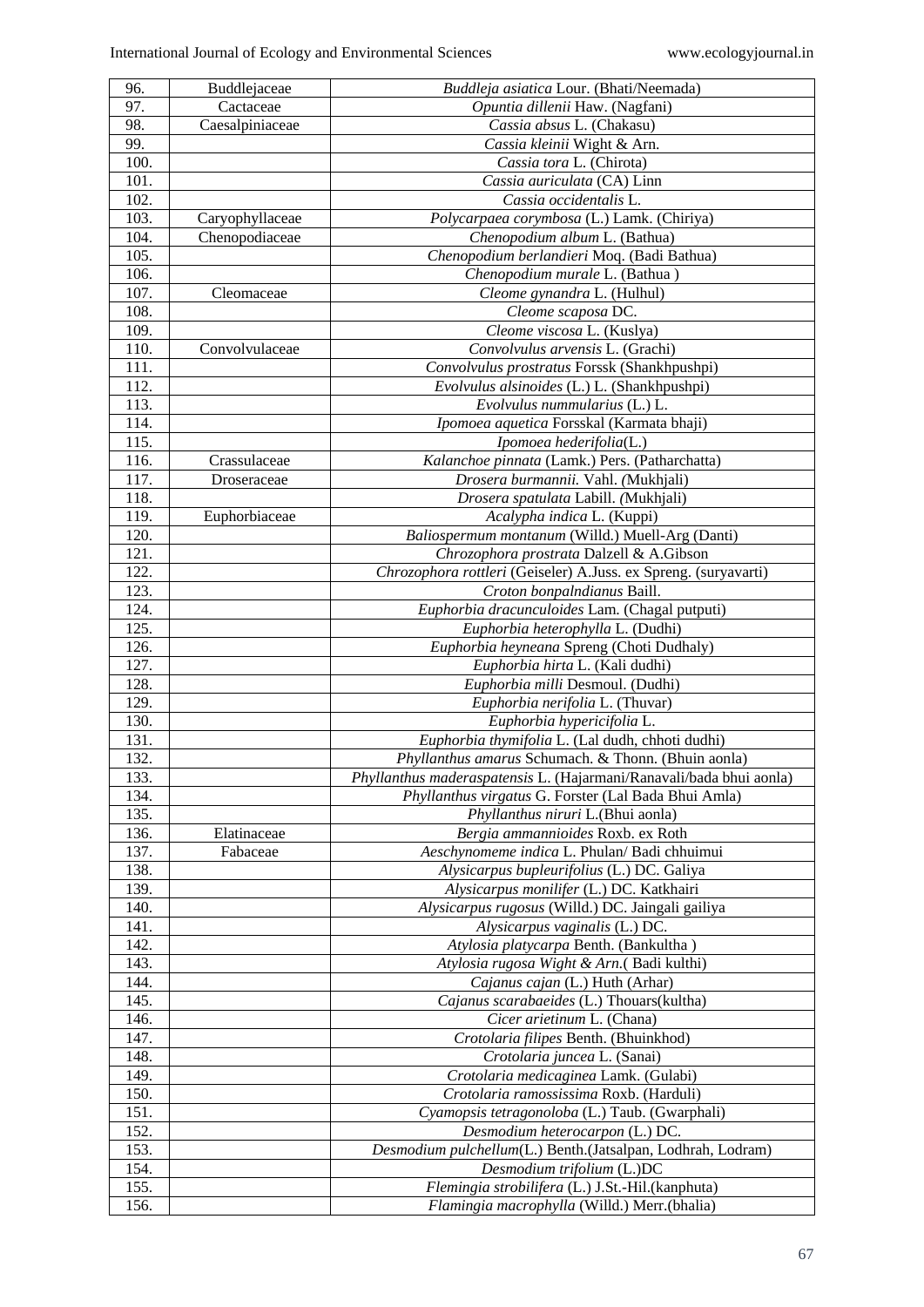| 157. |                 | Indigofera cordifolia Heyne ex Roth. (Nilawari)                       |
|------|-----------------|-----------------------------------------------------------------------|
| 158. |                 | Indigofera linifolia (L. f.) Retz. (Torki)                            |
| 159. |                 | <i>Indigofera linnaei</i> Ali (Bhuiguli)                              |
| 160. |                 | Lathyrus odoratus L. .                                                |
| 161. |                 | Lathyrus aphaca L. (Jangali matar)                                    |
| 162. |                 | Lathyrus sativus L. (lakhodi/tivda)                                   |
| 163. |                 | Macrotyloma uniflorum L. (Kulthi)                                     |
| 164. |                 | Medicago sativa L. (Ranmetho)                                         |
| 165. |                 | Melilotus indica (L.) Ali. (Jangali methi)                            |
| 166. |                 | Stylosanthes fruticosa (Retz.) Mohlenbr.                              |
| 167. |                 | Tephrosia purpurea (L.) Pers. (Sarpunkha)                             |
| 168. |                 | Tephrosia villosa (L.) Pers. (Bhamasia)                               |
| 169. |                 | Trifolium pratense L. (Lusan)                                         |
| 170. |                 | Trigonella foenum-graecum L. (Methi)                                  |
| 171. |                 | Uraria picta (Jacq.) Desv. (Dabra)                                    |
| 172. |                 | Vicia sativa L. (Matari / batari)                                     |
| 173. |                 | Vigna mungo (L.) Hepper (Urd)                                         |
| 174. |                 | Vigna radiata (L.) Wilczek (Moog)                                     |
| 175. |                 | Vigna sublobata (Roxb.) Babu & Sharma (Jangali moog/Bahi moog)        |
| 176. |                 | Zornia gibbosa Span. (landgu)                                         |
| 177. | Gentianaceae    | Canscora decussata (Roxb.) Roem. & Schult (Sankhphuli)                |
| 178. |                 | Centarium meyeri (Bunge) Druce                                        |
| 179. | Hydrophyllaceae | Hydrolea zeylanica (L.) Vahl (Koliary/Keriti/Popti)                   |
| 180. | Lamiaceae       | Anisomeles indica (L.) Kuntze. (Karahi)                               |
|      |                 | Clinopodium brownei (Sw.) Kuntze                                      |
| 181. |                 | Hyptis suaveolens (L.) Poit. (Vilayati tulsi)                         |
| 182. |                 | Leonotis nepetifolia (L.)R.Br. (Bada or lal guma/mahadrona)           |
| 183. |                 | Leucas aspera (Willd.) Link (Gophaa)                                  |
| 184. |                 | Leucas cephalotes (Koeing ex Roth) Spreng. (Dronapushpi/ Dhurpi sag)  |
| 185. |                 | Mentha arvensis L.(Pudina)                                            |
| 186. |                 | Ocimum basilicum L. (Jangali Tulsi / Ram Tulsi)                       |
| 187. |                 | Ocimum canum Sims (Kali tulasi/Ran tulsi)                             |
| 188. |                 | Ocimum sanctum L.(Shyma tulasi)                                       |
| 189. |                 | Ocimum gratissimum (Badi Tulsi/Ban tulsi)                             |
| 190. |                 | Ocimum kilimandscharicum Gürke (Kapur tulsi)                          |
| 191. |                 | Salvia elegans Vahl                                                   |
| 192. |                 | Salvia aegyptiaca L. (sabja/Tukh malanga)                             |
| 193. | Leeaceae        | Leea asiatica (L.) Ridsdale (banchalita)                              |
| 194. |                 | Leea macrophylla Roxb. ex Hornem.(Motali Danhi)                       |
| 195. |                 | Leea indica Burm.f. (Kukur jihwa /Chatri)                             |
| 196. | Linaceae        | Linum usitatissimum L. (Alsi)                                         |
| 197. | Linderniaceae   | Lindernia ciliata (Colsm.) Pennell                                    |
| 198. |                 | Lindernia crustatacea (L.) F. Muell.                                  |
| 199. |                 | Lindernia dubia (L.) Pennell.                                         |
| 200. |                 | Lindernia procumbent (Krock.) Borbá                                   |
| 201. |                 | Lindernia antipoda (L.) Alston                                        |
| 202. | Loganiaceae     | Spigelia anthelmia L. (Gudari)                                        |
| 203. | Loranthaceae    | Dendrophthoe falcta (L. f.) Etting. (Banda Parasite)                  |
| 204. |                 | Loranthus philippensis Cham. & Schlechtend. (Parasite on woody plant) |
| 205. |                 | Viscum articulatum Burm. f. (Banda Parasite)                          |
| 206. | Lythraceae      | Ammannia baccifera L. Nay                                             |
| 207. |                 | Ammannia multiflora Robx.                                             |
| 208. | Malvaceae       | Abelmoschus crinitus Wall. Kamlya                                     |
| 209. |                 | Abelmoschus esculentus (Linn.) Moench. Bhindi                         |
| 210. |                 | Abelmoschus ficulneus (L.) Wight & Arn. ex Wight.(Ran bhendi)         |
| 211. |                 | Abutilon indicum (L.) Kanghi                                          |
| 212. |                 | Hibiscus cancellatus Wall. (Kamlya)                                   |
| 213. |                 | Hibiscus mutabilis L.(Sthalkamal / radha gulab)                       |
| 214. |                 |                                                                       |
|      |                 | Hibiscus subdariffa L. (Amadi bhaji)                                  |
| 215. |                 | Hibiscus vitifolius L. (Jangali kapas)                                |
| 216. |                 | Malachra capitata (L.) L.                                             |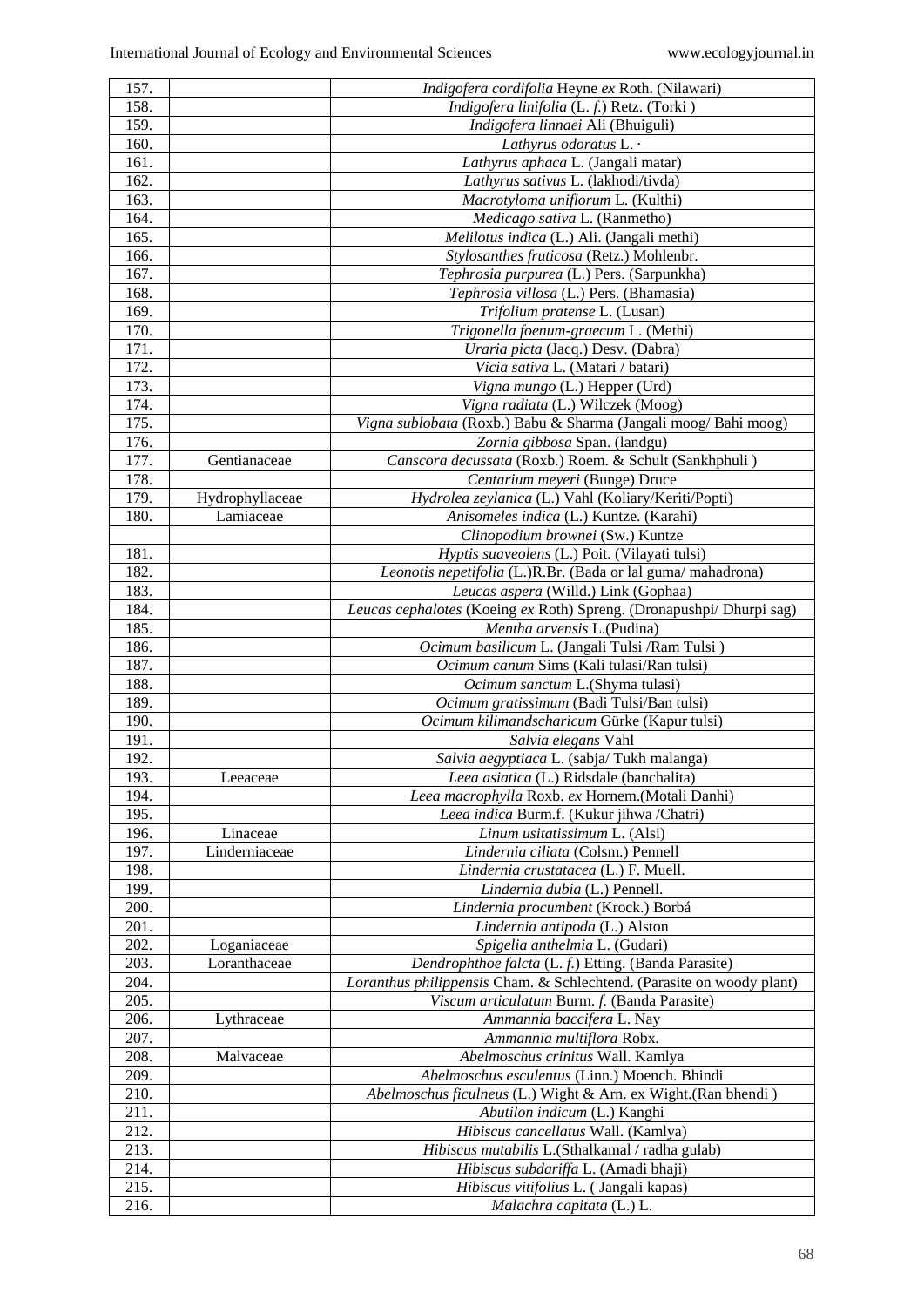| 217.         |                  | Pavonia zeylanica (L.) Cav.                                                |
|--------------|------------------|----------------------------------------------------------------------------|
| 218.         |                  | Sida acuta Burm. f. (Bala/mirchi khareta)                                  |
| 219.         |                  | Sida alba L. (Aribala)                                                     |
| 220.         |                  | Sida cordifolia L. (Barilal)                                               |
| 221.         |                  | Sida rhombifolia L. (Bhuinguli)                                            |
| 222.         | Martyniaceae     | Martynia annua L. (Bicchu/Baghanakha)                                      |
| 223.         | Mimosaceae       | Mimosa pudica L. (Lajwanti)                                                |
| 224.         | Molluginaceae    | Glinus lotoides L. (Gandhi buti)                                           |
| 225.         |                  | Mollugo cerviana (L.) Seringe (Chiri-ghas)                                 |
| 226.         | Nyctaginaceae    | Boerhavia diffusa L. (Punarnava)                                           |
| 227.         |                  | Mirabilis jalapa L. (Gulbas/ Sandhya-malati)                               |
| 228.         | Onagraceae       | Ludwigia octovalvis (Jacq.) Raven (Jangali lavang)                         |
| 229.         |                  | Ludwigia repens L.                                                         |
| 230.         |                  | Ludwigia perennis L.                                                       |
| 231.         |                  | Ludwigia adscendens (L.) H.Hara(Kessara)                                   |
| 232.         | Oxalidaceae      | Biophytum sensitivum (L.) DC. (Lajwanti)                                   |
| 233.         |                  |                                                                            |
| 234.         |                  | Biophytum reinwardtii (Zucc.) Klotzsch                                     |
|              |                  | Oxalis corniculata L.(Khatti buti)                                         |
| 235.         |                  | Oxalis corymbosa DC.(badi Khatti buti)                                     |
| 236.         | Papaveraceae     | Argemone mexicana L. (Satyanashi/Peelikateli)                              |
| 237.         |                  | Fumaria indica (Hassk.) Pugsley (Pitpapda)                                 |
| 238.         | Pedaliaceae      | Sesamum indicum L. (Til)                                                   |
| 239.         | Piperaceae       | Peperomia pellucida (L.) Kunth (Varshabhoo)                                |
| 240.         | Plumbaginaceae   | Plumbago zeylanica L. (Chitrak)                                            |
| 241.         | Polygalaceae     | Polygala chinensis L. (Kanphuta)                                           |
| 242.         | Polygonaceae     | Polygonum glabrum Willd. (Sheral)                                          |
| 243.         |                  | Rumex dentatus L. subsp. Klotzschianus (Meisn.) Rchb. f. (Amrule/ Jangli   |
|              |                  | palak)                                                                     |
| 244.         |                  | Rumex acetosella L. (Chuk)                                                 |
| 245.         |                  | Rumex obtusifolius L.                                                      |
| 246.         | Portulacaceae    | Portulaca oleracea L. (Nonia/Kulfa)                                        |
|              |                  | Portulaca pilosa L. ssp. grandiflora (Hook.) Geesink (Chhota Dupaharia     |
|              |                  |                                                                            |
| 247.         |                  | gulab)                                                                     |
| 248.         |                  | Portulaca grandiflora Hook.(Dupaharia gulab)                               |
| 249.         | Primulaceae      | Anagalis arvensis L.(Neel/Dharti Dhak/ Krishnaneel)                        |
| 250.         | Rubiaceae        | Oldenlandia corymbosa L. (Khet papra/ Parpata)                             |
| 251.         |                  | Spermacoce articularis L.f. (Guthari/ Madanaghanti)                        |
| 252.         | Sapindaceae      | Cardiospermum halicacabum L. (Kanphuta)                                    |
| 253.         | Scrophulariaceae | Bacopa monnieri (L.) Wettst. (Brahmi)                                      |
| 254.         |                  | Bacopa rotundifolia (Michx.) Wettst                                        |
| 255.         |                  | Mecardonia procumbens (Mill.) Small (Makardana)                            |
| 256.         | Solanaceae       | Capsicum annuum L. (Mirch)                                                 |
| 257.         |                  | Datura alba (White datura)                                                 |
| 258.         |                  | Datura innoxia Mill. (Chhota safed Dhatura)                                |
| 259.         |                  | Datura metel L. (bada baigni Datura)                                       |
| 260.         |                  | Datura stramonium L. (kala datura)                                         |
|              |                  |                                                                            |
| 261.         |                  | Lycopersicon esculentum Mill. (Tamatar)                                    |
| 262.         |                  | Lycopersicon peruvianum (L.) Mill. (chhota jangli tamater/bhedri)          |
| 263.         |                  | Nicandra physalodes (L.) Scop. (Ranpopati)                                 |
| 264.         |                  | Nicotiana plumbaginifolia Viv. (Jangali tamakhu)                           |
| 265.         |                  | Physalis minima L. (Rasbhari, Ban Tipariya, Poptiya)                       |
| 266.         |                  | Solanum indicum (Bari kateri)                                              |
| 267.         |                  | Solanum melongena L. (Bhanta)                                              |
| 268.         |                  | Solanum nigrum L. (Makoi)                                                  |
| 269.         |                  | Solanum torvum Sw. (Bhurat/Bhankatiya)                                     |
| 270.         |                  | Solanum virginianum L. (Kateri)                                            |
| 271.         |                  | Solanum xanthocarpum Schrad & Wendl. (Kateri/ Bhatkatii)                   |
| 272.         | Sterculiaceae    | Melochia corchorifolia L. (Tikiokra/Bilpat/Chitrabeez)                     |
| 273.         |                  | Waltheria indica L. (Khain)                                                |
| 274.<br>275. | Tiliaceae        | Corchorus capsularis L. (Cheja)<br>Corchorus olitorius L. (Rajan ki bhaji) |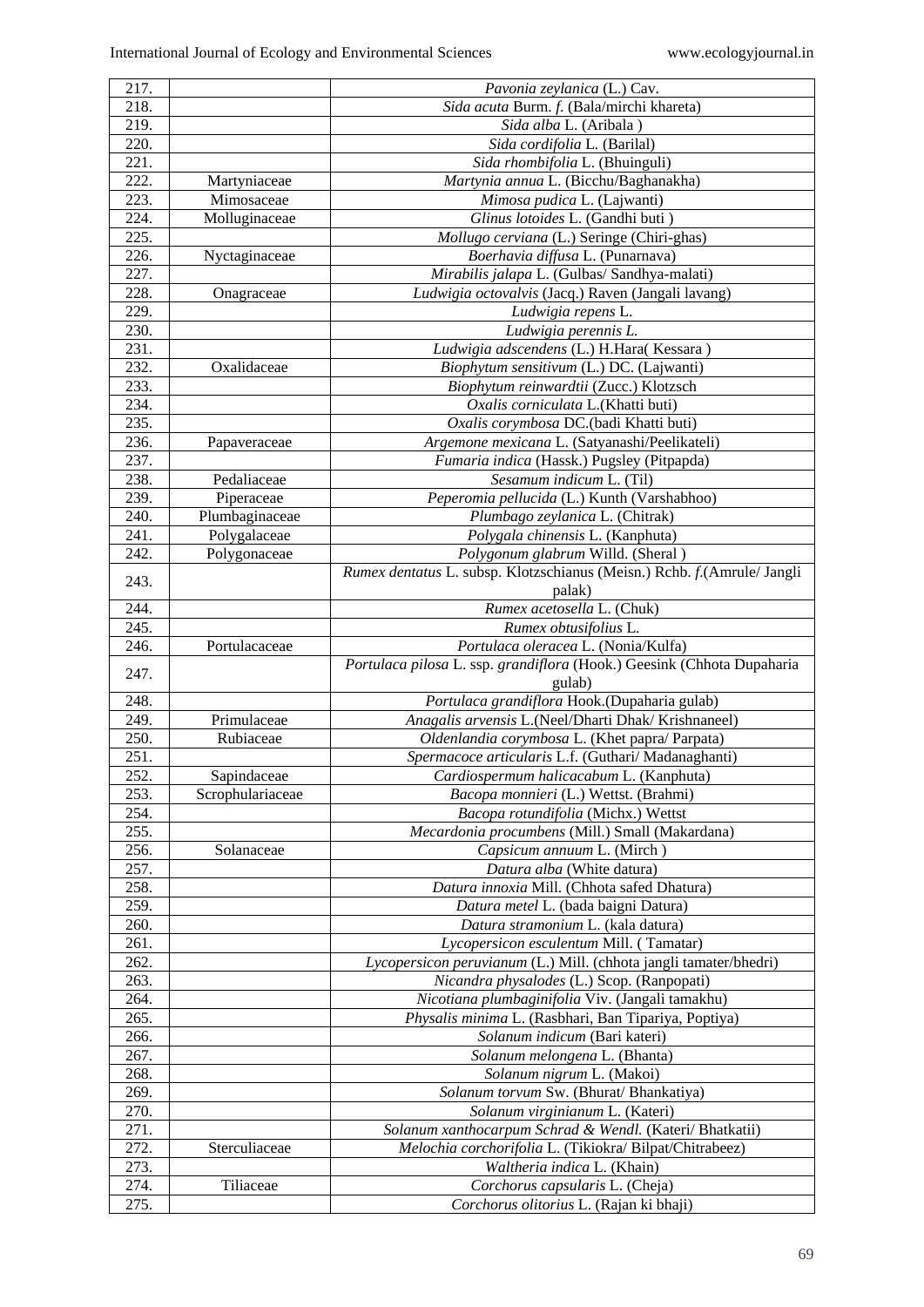| 276. |                | Corchorus tridens L.                                                       |
|------|----------------|----------------------------------------------------------------------------|
| 277. |                | Corchorus trilocularis L.                                                  |
| 278. |                | Triumfetta pentandra A. Rich. (Liptiya)                                    |
| 279. |                | Triumfetta rhomboidea Jacq. (Kalaliptiya)                                  |
| 280. | Urticaceae     | Laportea interrupta (L.) Chew. (bichua)                                    |
| 281. | Verbenaceae    | <i>Fasciculus phyla nodiflora</i> (L.) E.(bhu okra/ jal buti/ jal pippali) |
| 282. |                | Verbena bipinnatifida Schauer                                              |
| 283. | Violaceae      | <i>Hybanthus enneaspermus</i> $(L.)$ $f.$ $v.$ Muell. (Ratnpurus)          |
| 284. | Zygophyllaceae | Tribulus terrestris L. (Gokhru)                                            |

**Photographs: Photos of some dicotyledonous herbaceous plants**

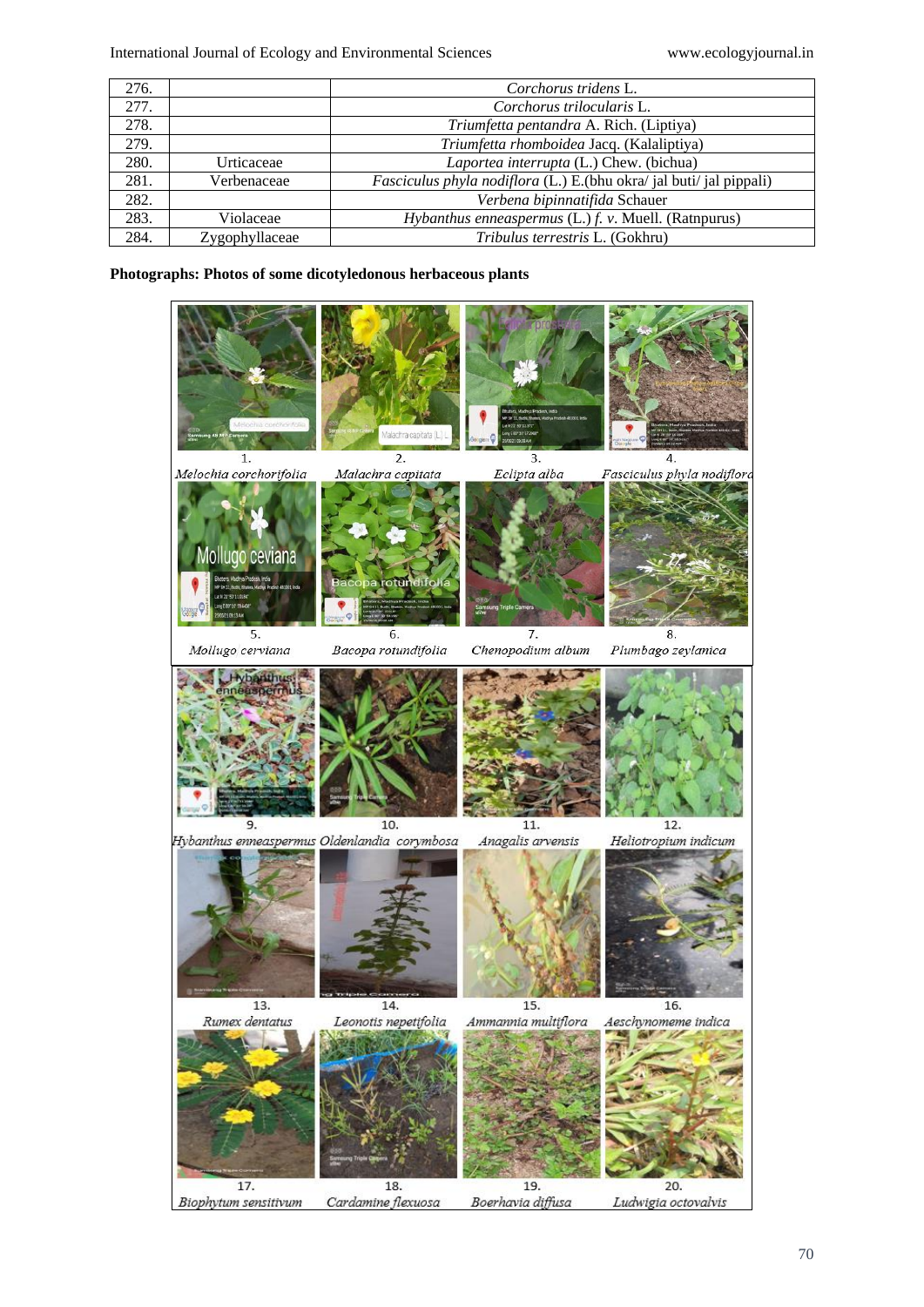



## **Conclusion**

Studied area possesses a wide range of floral diversity which belongs to different families and habits. The indigenous knowledge is an important tool for study of natural resources that has enormous potential to facilitate the development process in cost-effective and sustainable ways. Ethno-botanical studies of indigenous knowledge through documentation are an important factor for the cultural diversities and conservation of ecosystems.

#### **Reference**

- 1. Cooke T. The Flora of the Presidency of Bombay, Dc. Publisher: Taylor and Francis, London.
- 2. Gamble JS. Flora of the Presidency of Madras, Dc. Publisher: London Adlard & Son, Limited 21, Hart Street, W. C.
- 3. Hooker JD. Flora of British India, Dc. Publisher: L. Reeve & Co., London, 1897.
- 4. Duthie JF, Parker RN, Turrill WB. Flora of the Upper Gangetic Plain, and of the Adjacent Siwalik and Sub-Himalayan Tracts. Publication Calcutta, Superintendent of Government Printing, 1903-29.
- 5. Flora of Madhya Pradesh Wikipedia. https://en.wikipedia.org › wiki › Flora\_of\_Madhya\_Pra.
- 6. Checklist of Flora of Madhya Pradesh | Checklist | India... https://indiabiodiversity.org › checklist.
- 7. Kumar D. Biodiversity of Sanjay Dubri Tiger Reserve (book)
- 8. Checklist of Flora of south forest division, Balaghat. Forest department, Balaghat.
- 9. Hornby AS. Oxford Advanced Learners Dictionary. 6th Edition. Oxford University Press, Oxford, New York, 2001, 580.
- 10. Shrivastava JL, Masih SK. Homkar U. Project report. Inventorisation of existing floral and faunal elements in the proposed biodiversity park area at bargi hills, jabalpur (m.p.). State Forest Research Institute, Polipather, Jabalpur (M.P.), 2005.
- 11. Wagh VV, Jain AK. Floristic Diversity of Jhabua District, Madhya Pradesh, India. Academic Journal of Plant Sciences,2013:6(4):146-167.